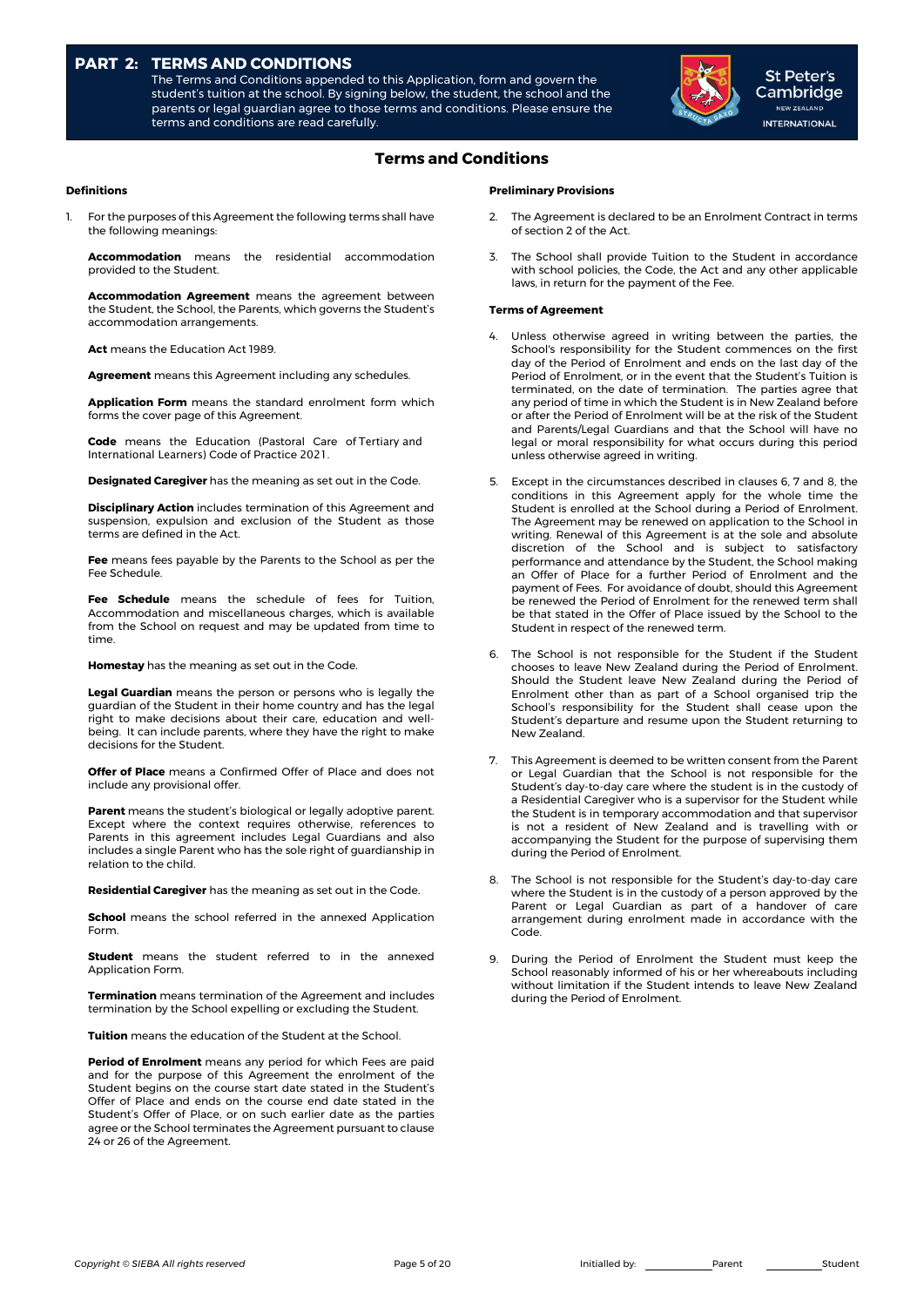#### **Accommodation**

- 10. The Parents and Student agree that no changes to accommodation arrangements will be made whatsoever without the prior written agreement of the School.
- 11. The Parents and the Student agree that this Agreement is subject to and conditional on the School being satisfied that the Student has appropriate accommodation arrangements in place and, where applicable, an Accommodation Agreement or Designated Caregiver Agreement being entered into by all relevant parties.
- 12. The Parents irrevocably authorise the principal of the School to advise the Residential Caregiver (whether or not arranged through the school) of all matters and information required to be provided to the Parents and agree to appoint the Residential Caregiver in New Zealand to receive such information in substitution for the Parents.

#### **Immigration and Insurance**

- 13. The Parents and Student agree to comply with the immigration requirements as set out in the Immigration Act 2009, and any immigration conditions applicable to the Student's stay in New Zealand. The Parents and Student understand that the School has an obligation to report any breaches of the immigration requirements to the appropriate immigration authority.
- 14. The Student must maintain an up-to-date visa as stipulated by Immigration New Zealand.
- 15. The Parents agree that it is a condition of enrolment that the Student has current and comprehensive travel and medical insurance. Where insurance in not arranged by the School, the Parents will provide the School with evidence of the relevant insurance policy. If appropriate evidence is not provided, the School may organise insurance it considers appropriate and pass on this cost to the Student or Parents.

#### **Fees**

- 16. The Fee must be paid to the School in advance of each Period of Enrolment or as otherwise directed by the School. The Parents and the Student agree to comply with school policies regarding the payment of the Fee.
- 17. If Tuition is terminated by the School during a Period of Enrolment, in accordance with the Act and the Code, any refund of the Fee applicable to that Period of Enrolment will be assessed in accordance with refund policy contained in Schedule Three, as updated by the school from time to time..

#### **Information, Warranties and Acknowledgements**

- 18. The Parents agree to provide the School with educational, medical financial or other information relating to the wellbeing of the Student as may be requested from time to time by the School. If the Parents provide misleading information or fail to disclose information about the Student to the School, such that the School has to change or modify the level of Tuition or Accommodation required by the Student, the School may charge the Parents such fees as required to adequately compensate for such additional requirements. For avoidance of doubt, the obligation to disclose information continues during the term of this Agreement and the Parents and Legal Guardians are obliged to notify the School in respect of any changing conditions in relation to the Student.
- 19. The Student and the Parents confirm that:
	- a) The Student does not suffer from any medical condition or behavioural condition (including mental health conditions and allergies) that may negatively impact on the health, safety or education of the Student or any other student at the School, except as disclosed in writing in the Application Form;
	- b) The Student does not have any medical or other special needs that require additional support, except as disclosed in writing on the Application Form;
	- c) The Student has never been charged with or convicted of any crime, or the subject of other proceedings before any court, except as disclosed in writing on the Application Form;
- d) All information in the Application Form is true and correct to the best of their knowledge and belief.
- 20. The Parents and Student acknowledge that:
	- a) The School may obtain at any time from any person or entity any information it requires to process and/or accept the Student for admission to the School or to perform or complete any of the other purposes under this Agreement. The Parents and the Student authorise any such person to release to the School any personal information that person holds concerning the Student and/or Parents.
	- b) If the Student and/or Parents fail to provide any information requested in relation the Students admission to the School, the School may be unable to process the Student's application.
	- c) This Agreement is conditional at all times on the Student having accommodation in New Zealand which complies with the Code. If this condition is unable to remain fulfilled, than this Agreement will be at an end.
	- d) Personal information of the Student and/or Parents collected or held by the School is provided and may be held, used and disclosed to enable the School to process the Student's eligibility to receive Tuition at the School and Accommodation.
	- The Parents agree that where the Student lives in a School approved Homestay, this Agreement is subject to an Accommodation Agreement being entered into by the School and the Parents. Where the Student lives with a Designated Caregiver, this Agreement is subject to a Designated Caregiver Agreement being entered into by the School, the Parents and the Designated Caregiver. In either case, a breach by the Student of the Accommodation Agreement or of the Designated Caregiver Agreement will be deemed to be a breach of this Agreement.
	- f) All personal information provided to the School is collected and will be held by the School.
	- g) The Student and Parents have the right under the Privacy Act 1993 to obtain access to and request corrections of any personal information held by the School concerning them.
	- h) Under the Privacy Act 1993, any information collected may be provided to education authorities.
	- i) Information relating to the education, health, welfare or safety of the Student, may be released to relevant parties outside the School, at the discretion of the School.
	- j) Photographs and videos of the Student may be used for the Student's records and in any publicity material for the School unless otherwise agreed in writing by the parties.

#### **Consent**

- 21. The Parents and the Student, who have signed this Agreement irrevocably appoint and authorise the principal of the School (or such other person as may be appointed by the School to carry out the principal's duties) to:
	- a) Receive information from any person, authority, or corporate body concerning the Student including, but not limited to, medical, financial, educational or welfare information;
	- b) Provide consents that may be necessary to be given on the Student's behalf in the event of a medical emergency where it is not reasonably practicable to contact the Parents.
- 22. The School shall seek specific written consent of the Parents before the Student, being a student of any age, participates in any activity either organised by the School or by another party which are considered to be adventure activities or extreme sports or are activities that are organised by the School and require the Student to stay away from their regular accommodation overnight.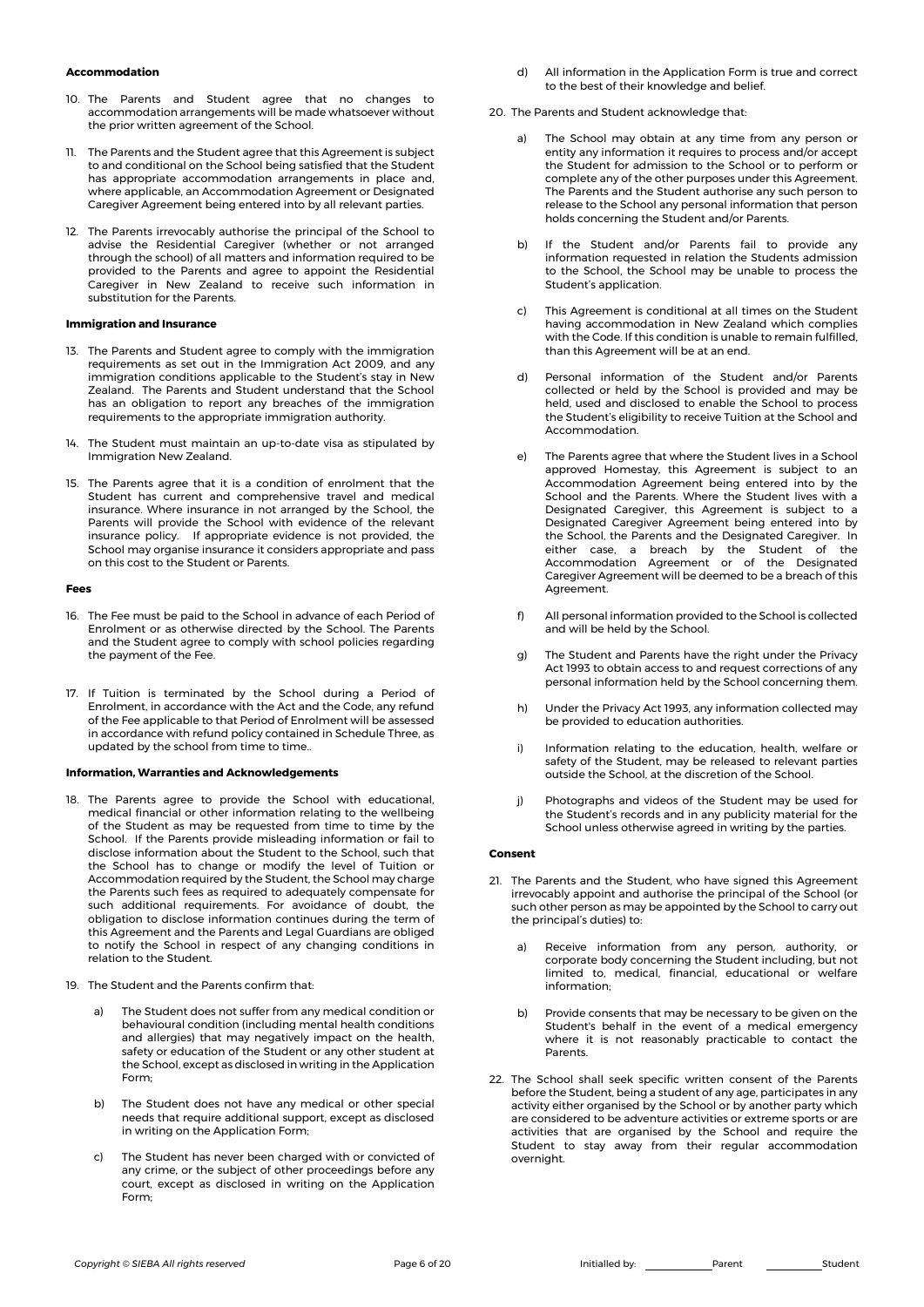- 23. Except in the circumstances described in clause 22, this agreement is deemed to be written consent of the Parents for any activity organised and/or supervised by the School, including trips and physical activities, regardless of whether consent is sought from domestic students in relation to the same activity.
- 24. Unless otherwise agreed in writing by the parties, this Agreement is deemed to be written consent for leisure travel or stays organised and supervised by the Student's Homestay or Residential Caregiver (where applicable) where the travel is within New Zealand for a period of not more than seven days and does not result in the Student missing any scheduled school days.

## **Conduct, Discipline and Termination**

- 25. The Student will comply at all times with school policies, the Code and the Act, and the Parents shall work with the School to esure and the rice, and the raients shall went with the sensor to<br>ensure such compliance. This includes, without limitation, compliance with the Code of Student Conduct which is annexed to this Agreement as Schedule One, including any amendments made by the School during the Period of Enrolment.
- 26. In the event of any breach of this agreement by the Student or the Parents, the School may take any disciplinary step it considers appropriate, including terminating this Agreement, and/or suspending, excluding or expelling the Student and (if applicable) notify Immigration New Zealand of its decision to terminate the Agreement or to exclude or expel the Student.
- 27. Without limitation, the following actions shall be deemed to be breaches of this Agreement which may warrant disciplinary action:
	- a) Refusal by the Student to obey any reasonable instruction given by any employee or officer of the School during the Period of Enrolment;
	- b) Any breach of the Code of Student Conduct by the Student;
	- c) Any breach of the Accommodation Agreement or Designated Caregiver Agreement by the Student or Parent;
	- d) Any act by the Student during the Period of Enrolment that creates a risk to the safety of any person;
	- e) Any act by the Student during the Period of Enrolment that jeopardises the education of any other Student;
	- f) Any breach of clauses 14 or 15 of this Agreement or of the warranties contained in clause 19 of this Agreement;
	- g) Failure to make payments pursuant to the Fee Schedule; and
	- h) Any other breach of this Agreement
- 28. Where appropriate, the School will follow the process set out in the Disciplinary Policy which is annexed to this Agreement as Schedule Two when exercising its disciplinary powers pursuant to clause 26 of this Agreement, but nothing in this Agreement shall limit the power of the School to summarily terminate this Agreement or expel or exclude the Student for serious misconduct or to suspend the Student pending investigation if the School concludes that this step is necessary for the purpose of protecting the safety of any person, including the Student.

#### **General Matters**

- 29. No party to this Agreement is liable to the other for failing to meet its obligations under this Agreement to the extent that the failure was caused by an act of God or other circumstances beyond its reasonable control.
- 30. This Agreement shall be construed and take effect in accordance with the non-exclusive laws of New Zealand. In relation to any legal action or proceedings arising out of or in connection with this Agreement the Parents irrevocably:
	- a) Submit to the non-exclusive jurisdiction of the Courts of New Zealand; and
	- b) Agree that proceedings may be brought before any Court including any forum constituted under the Arbitration Act 1908 within New Zealand, and waive any objection to proceedings in any such Court or forum on the grounds of venue or on the grounds that the proceedings have been brought in an inconvenient forum.
- 31. Notices given under this Agreement must be in writing and given to the addresses set out in the Application Form. Those notices sent by post will be deemed to have been received ten (10) days after posting.
- 32. Notices may also be given by sending an email to the email addresses specified on the first page of this agreement and will be deemed to have been received 12 hours after it has been sent.
- 33. This Agreement contains the entire understanding of the parties and overrides any prior promises, representations, understandings or agreements. The terms of the Agreement may be changed by the School in consultation with the Student, and Parents, except where such change is required by New Zealand legislation or the Code. This Agreement shall continue in force during the Period of Enrolment with the School.
- 34. The School shall at all times comply with the Health and Safety at Work Act 2015.
- 35. Nothing in this Agreement limits any rights that the Parents or Student may have under the Consumer Guarantees Act 1993.
- 36. The parties acknowledge that prior to signing this Agreement, they have had the opportunity to seek independent legal advice in respect of its content and effect.
- 37. This Agreement may be executed in one or more counterparts, each of which when so executed and all of which together shall constitute one and the same Agreement. Delivery of executed counterparts may be delivered by email, facsimile transmission or through an internet service set up for that purpose.
- 38. The parties agree that any dispute in relation to this Agreement will be resolved in accordance with the Code and the School Policies.

1.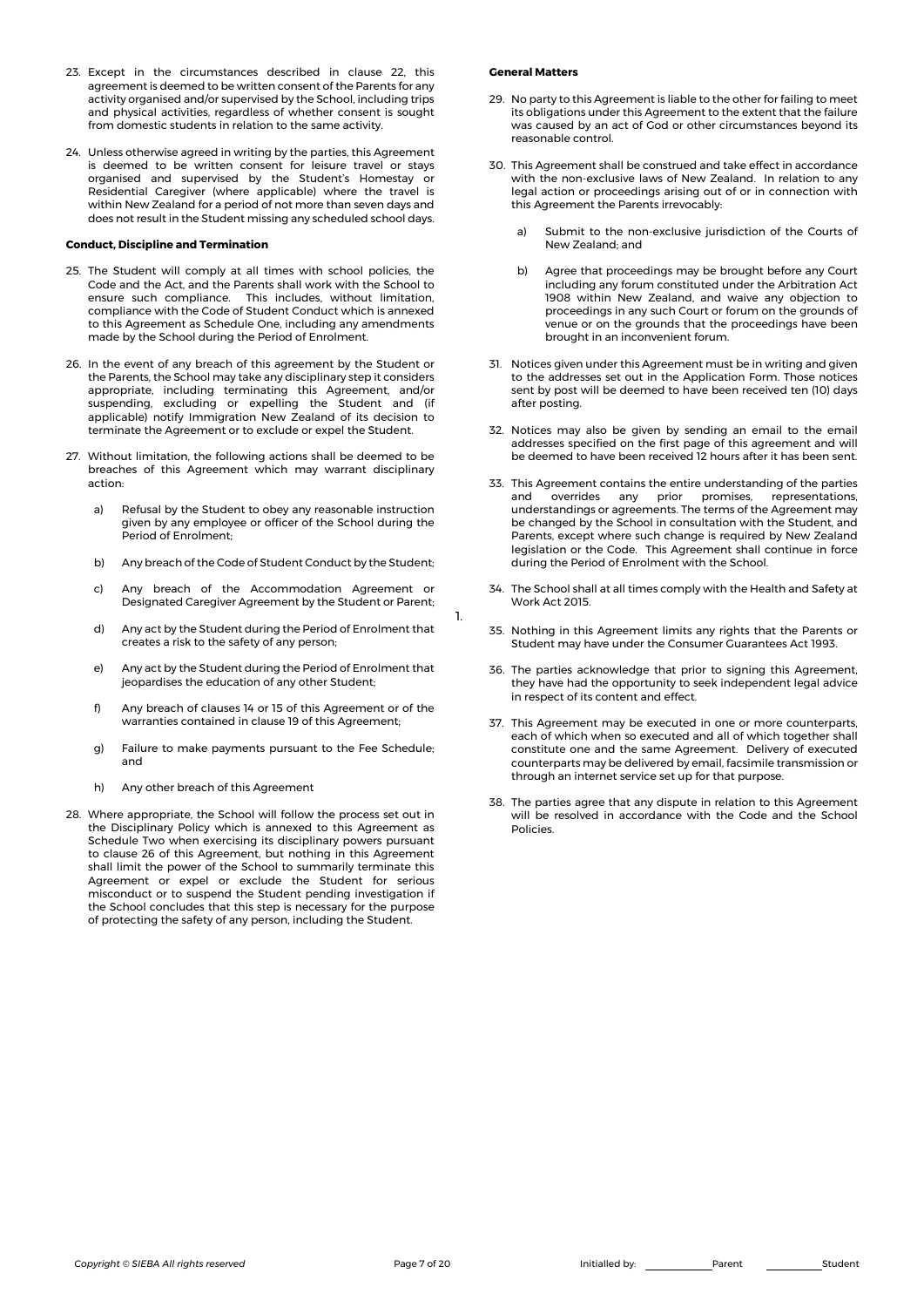| <b>Parents/Legal Guardians and Students' Declaration and Authorisation</b><br>We declare that the information contained in this application is true and complete. We understand that any false or incomplete<br>information submitted in support of this application may invalidate this application and may result in the withdrawal of an Offer of<br>Place. We agree that we have received sufficient information to make an informed decision about enrolment at the School. |                                                                                                                                                                                                                                                                                                                                                                                                                                        |
|----------------------------------------------------------------------------------------------------------------------------------------------------------------------------------------------------------------------------------------------------------------------------------------------------------------------------------------------------------------------------------------------------------------------------------------------------------------------------------|----------------------------------------------------------------------------------------------------------------------------------------------------------------------------------------------------------------------------------------------------------------------------------------------------------------------------------------------------------------------------------------------------------------------------------------|
| <b>Key Terms:</b>                                                                                                                                                                                                                                                                                                                                                                                                                                                                | This Contract of Enrolment includes provisions:<br>(i) that allow the School to discipline the Student, including by expulsion<br>(ii) that control and limit the Student's rights of refund when Enrolment ends early<br>(iii) that require the Parents to make full disclosure of all relevant information and<br>(iv) that provide consent for the School to permit certain activities without further consent from the<br>Parents. |
|                                                                                                                                                                                                                                                                                                                                                                                                                                                                                  | This is an important legal document, please read all clauses carefully.                                                                                                                                                                                                                                                                                                                                                                |
| By signing this agreement you confirm that all of the information in the application form is true and complete.                                                                                                                                                                                                                                                                                                                                                                  |                                                                                                                                                                                                                                                                                                                                                                                                                                        |
| <b>SIGNING</b>                                                                                                                                                                                                                                                                                                                                                                                                                                                                   |                                                                                                                                                                                                                                                                                                                                                                                                                                        |
| <b>Parents/Legal Guardians</b>                                                                                                                                                                                                                                                                                                                                                                                                                                                   | By signing below, the Parents (as applicable) confirm that they have read the Agreement and agree to be bound by<br>it in all respects: (please also initial each page of the Agreement, including the schedules).                                                                                                                                                                                                                     |
| Name(s):                                                                                                                                                                                                                                                                                                                                                                                                                                                                         |                                                                                                                                                                                                                                                                                                                                                                                                                                        |
|                                                                                                                                                                                                                                                                                                                                                                                                                                                                                  |                                                                                                                                                                                                                                                                                                                                                                                                                                        |
| Signature(s):                                                                                                                                                                                                                                                                                                                                                                                                                                                                    |                                                                                                                                                                                                                                                                                                                                                                                                                                        |
|                                                                                                                                                                                                                                                                                                                                                                                                                                                                                  |                                                                                                                                                                                                                                                                                                                                                                                                                                        |
| Date:                                                                                                                                                                                                                                                                                                                                                                                                                                                                            |                                                                                                                                                                                                                                                                                                                                                                                                                                        |
|                                                                                                                                                                                                                                                                                                                                                                                                                                                                                  |                                                                                                                                                                                                                                                                                                                                                                                                                                        |
| <b>School</b><br>By signing below, the authorised signatory of the School confirms that they are authorised to sign on behalf of the<br>School, and confirms that the School will be bound by the Agreement in all respects.                                                                                                                                                                                                                                                     |                                                                                                                                                                                                                                                                                                                                                                                                                                        |
| Name:                                                                                                                                                                                                                                                                                                                                                                                                                                                                            |                                                                                                                                                                                                                                                                                                                                                                                                                                        |
| Signature:                                                                                                                                                                                                                                                                                                                                                                                                                                                                       |                                                                                                                                                                                                                                                                                                                                                                                                                                        |
| Date:                                                                                                                                                                                                                                                                                                                                                                                                                                                                            |                                                                                                                                                                                                                                                                                                                                                                                                                                        |
| <b>Student</b><br>By signing below, the Student confirms he/she has read and understood the Agreement and agrees to abide by the<br>Code, School Policies and (to the extent applicable) the Agreement: (please also initial each page of the Agreement,<br>including the schedules).                                                                                                                                                                                            |                                                                                                                                                                                                                                                                                                                                                                                                                                        |
| Name:                                                                                                                                                                                                                                                                                                                                                                                                                                                                            |                                                                                                                                                                                                                                                                                                                                                                                                                                        |
| Signature:                                                                                                                                                                                                                                                                                                                                                                                                                                                                       |                                                                                                                                                                                                                                                                                                                                                                                                                                        |
| Date:                                                                                                                                                                                                                                                                                                                                                                                                                                                                            |                                                                                                                                                                                                                                                                                                                                                                                                                                        |
|                                                                                                                                                                                                                                                                                                                                                                                                                                                                                  |                                                                                                                                                                                                                                                                                                                                                                                                                                        |
|                                                                                                                                                                                                                                                                                                                                                                                                                                                                                  |                                                                                                                                                                                                                                                                                                                                                                                                                                        |
|                                                                                                                                                                                                                                                                                                                                                                                                                                                                                  |                                                                                                                                                                                                                                                                                                                                                                                                                                        |
|                                                                                                                                                                                                                                                                                                                                                                                                                                                                                  |                                                                                                                                                                                                                                                                                                                                                                                                                                        |
|                                                                                                                                                                                                                                                                                                                                                                                                                                                                                  |                                                                                                                                                                                                                                                                                                                                                                                                                                        |
|                                                                                                                                                                                                                                                                                                                                                                                                                                                                                  |                                                                                                                                                                                                                                                                                                                                                                                                                                        |
|                                                                                                                                                                                                                                                                                                                                                                                                                                                                                  |                                                                                                                                                                                                                                                                                                                                                                                                                                        |
|                                                                                                                                                                                                                                                                                                                                                                                                                                                                                  |                                                                                                                                                                                                                                                                                                                                                                                                                                        |
|                                                                                                                                                                                                                                                                                                                                                                                                                                                                                  |                                                                                                                                                                                                                                                                                                                                                                                                                                        |
|                                                                                                                                                                                                                                                                                                                                                                                                                                                                                  |                                                                                                                                                                                                                                                                                                                                                                                                                                        |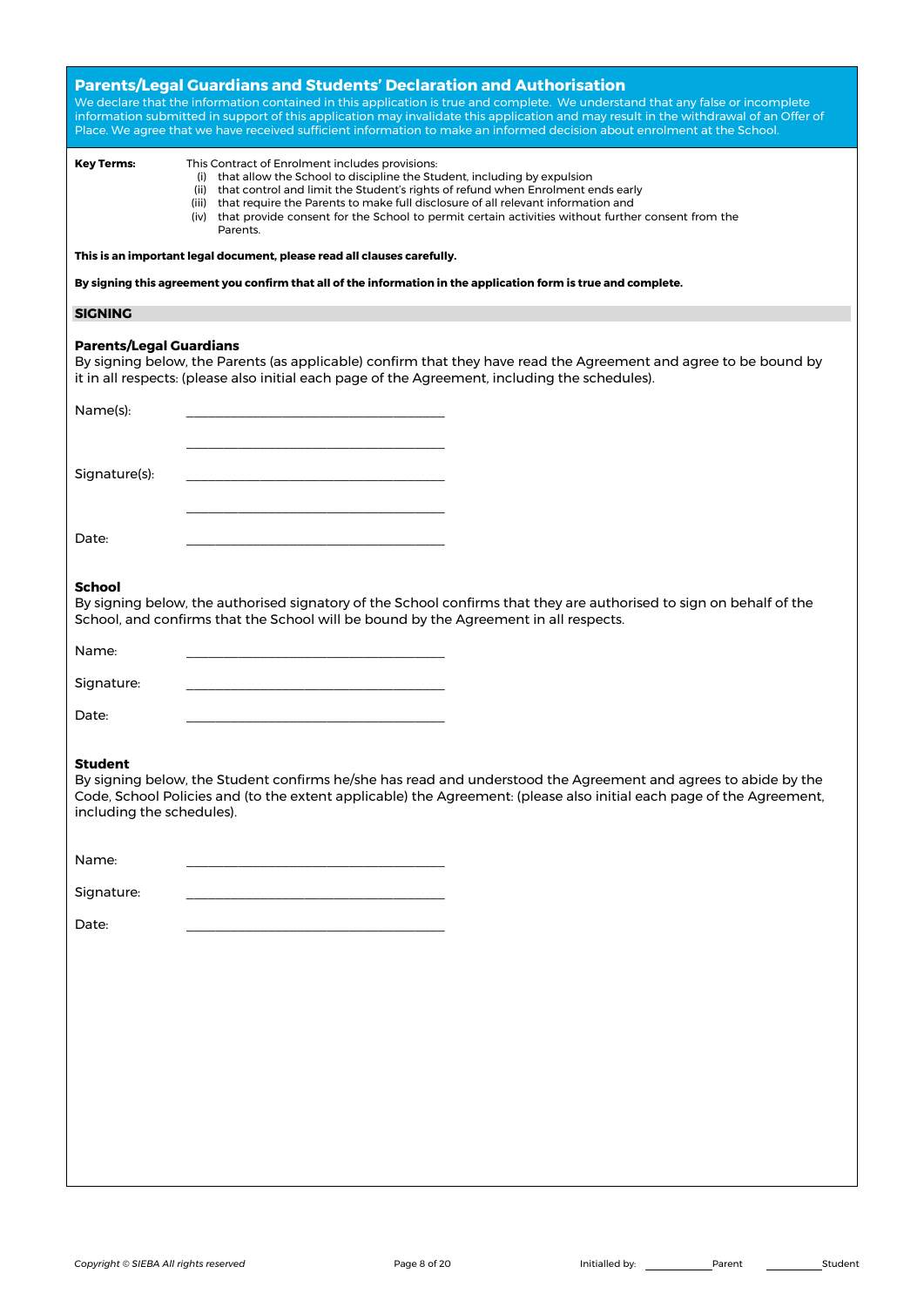# **Code of Conduct** - Schedule One

## **In line with our school values, it is expected that all international students at St Peter's will:**

- 1. Abide by and not violate the laws of New Zealand
- 2. Abide by the school rules, boarding house rules and homestay rules (where applicable)
- 3. Not own or drive a car or motorcycle

It is important that students have a clear understanding of their responsibilities and behaviours that are acceptable at school.

At St Peter's we reward students for meeting school expectations and acting responsibly across all spheres of their education.

For students who are not able to meet expectations, we will work with the student to support them to learn what the appropriate behaviour is. There are consequences applied, should students continue to not meet expectations.

At St Peter's we expect our students to:

- be polite and respectful;
- be kind and helpful;
- wear their uniform correctly and with pride;
- use mobile phones / portable devices appropriately\*;
- maintain a tidy school environment;
- attend each class every day.

In addition:

- no alcohol is permitted;
- no drugs are permitted;
- no illegal substance including any smoking or vaping device and paraphernalia;
- foul language is unacceptable;
- theft is unacceptable;
- intimidation and bullying are unacceptable;
- disruptive and anti-social behaviour is unacceptable.

We aim to educate your child to be the best that they can be. We will take the time to learn about your son/daughter and to connect with him/her.

## **If living in a School Hostel, the Student agrees:**

- 1. To respect the privacy, values and property of the Hostel.
- 2. Not to engage in any social or leisure activities that may place them, other persons, in undue danger or risk of harm. This includes the Student putting himself / herself in a position which may give rise to suspicions or allegations of such activities.
- 3. To obtain written permission from Parents and the School prior to obtaining any tattoo, piercing or other bodily embellishments.
- 4. To comply with all School Hostel rules, expectations and curfews set by the School and School Hostel, including without limitation, any policies of the School which apply.
- 5. To not use or do anything which may cause damage to the School Hostel, including without limitation, applying hair dyes, or smoking cigarettes or engaging in any other activity that may cause damage to the Accommodation.
- 6. To keep the School Hostel manager informed of their whereabouts at all times.
- 7. To stay at the School Hostel address daily and not to travel overnight outside of the town or city (as defined by the School) where the student is living without prior written permission of the School. This clause shall not prevent the Student travelling between the School Hostel and the School.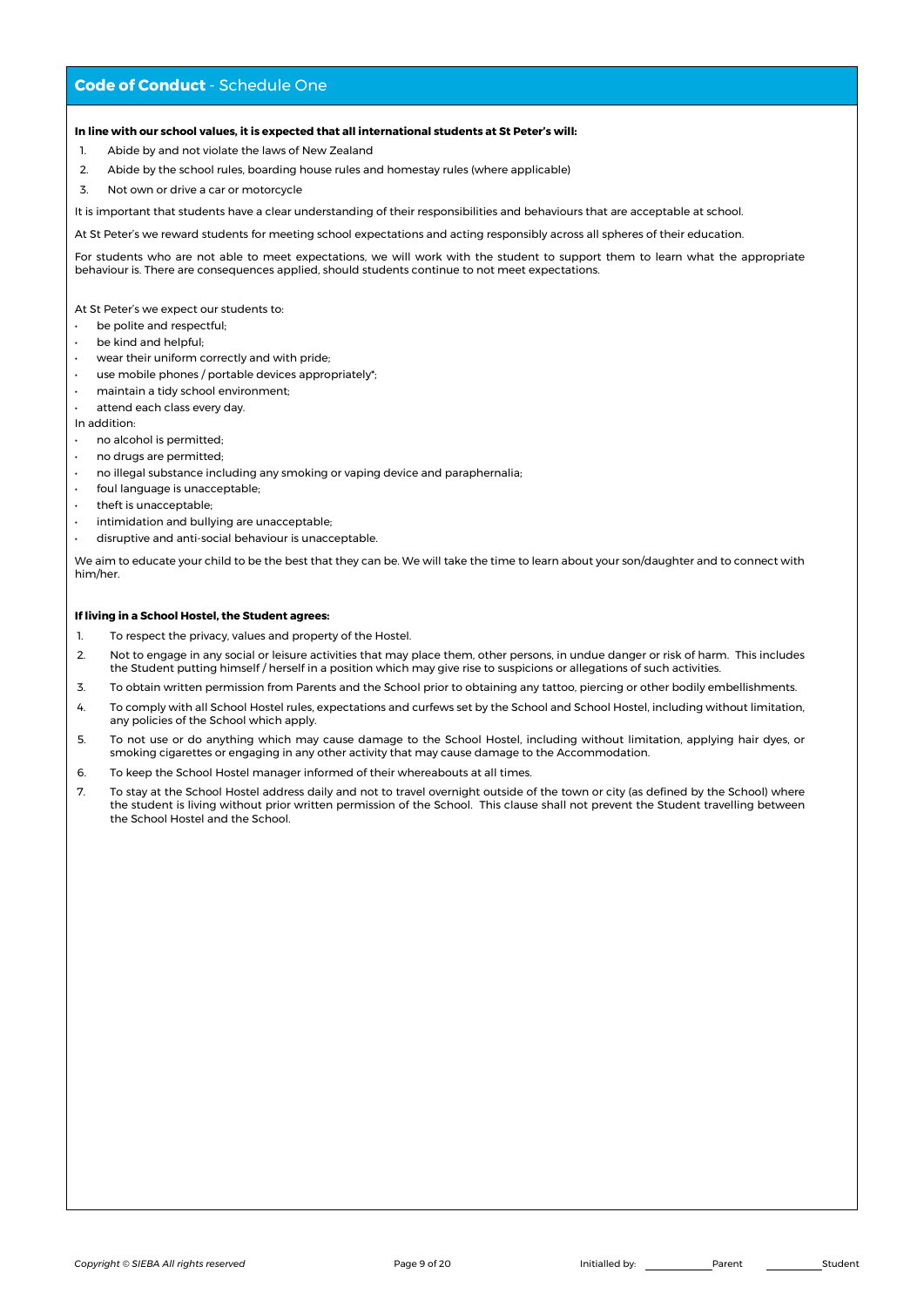# **Disciplinary Policy - Schedule Two**

1. The following is the School's current disciplinary policy for dealing with breaches of the Agreement. This is not intended to restrict the School's general power of discipline and this policy may be changed from time to time at the discretion of the School.

#### **Overview**

- 2. Except in serious situations where immediate termination of the Agreement is necessary, or where the breach does not warrant any formal response other than a warning, the School will endeavour, where appropriate, to follow a two-stage disciplinary process.
- 3. In Stage One, the School will investigate and determine the facts, and will reach a conclusion on what happened and whether it amounts to a breach of the Agreement.
- 4. In Stage Two, if the School has determined that a breach has occurred, the School will consider the appropriate response to that breach, up to and including termination of the Agreement.
- 5. The Student will have an opportunity to provide a response to the alleged breach that the School is investigating (the Allegation) and any proposed disciplinary action that the School is considering taking (the Proposed Action).
- 6. This policy does not limit the School's power to take appropriate disciplinary action urgently and without following this process if this is necessary having regard to the seriousness of the breach.
- 7. This policy also does not limit the School's power to suspend the student for the duration of the disciplinary process where suspension is considered necessary for the safety or education of any person.

#### **General Policy**

- 8. When the School is conducting a disciplinary process involving the Student it will endeavour to provide the Student with the following:
	- (a) a written summary of the Allegation or the Proposed Action;
	- (b) an opportunity to respond to the Allegation or the Proposed Action, either in person or in writing or both, at the choice of the Student;
	- (c) an opportunity to consider the Allegation or the Proposed Action for a reasonable period of time (having regard to the seriousness of the Allegation or the Proposed Action) before giving a response;

(d)an opportunity to contact his or her Parent before giving a response, unless the delay caused by contacting that person is unreasonable having regard to the seriousness of the Allegation or Proposed Action;

- (d) an opportunity to have an independent support person of his or her choice present at any meeting relating to the disciplinary process;
- (e) an opportunity to meet with that support person in private at any stage during the disciplinary process;
- (f) an opportunity to have a translator present (or otherwise facilitate the student participating in the process in his or her own language) during any meeting or process if the School or the Student considers that a language barrier means that a translator is required; and
- (g) a copy of this policy setting out the rights which the Student has when engaging in the disciplinary process.

### **Disciplinary Procedure**

Stage One: Incident Investigation

- 9. When the School learns of any incident or any other thing that may be a breach of the Agreement or might otherwise warrant a disciplinary response, the School will notify the Student of the Allegation and will provide the Student with an opportunity to give a response.
- 10. Where appropriate, having regard to the seriousness of the Allegation, the Student will have the opportunity to respond either in person or in writing or both, at the choice of the Student. The School will receive this response and give it genuine consideration before making a decision about the Allegation.
- 11. When the School makes a decision about the Allegation it will advise the Student and parent, in writing if possible, about its conclusion as to what happened and whether it amounts to a breach of the Agreement.

#### Stage Two: Outcome Discussion

- 12. If the School determines that a breach of the Agreement has occurred, it will advise the Student and parent of the possible disciplinary actions that it will consider taking in response to the breach and will provide the Student and parents with an opportunity to give a response.
- 13. Where appropriate, having regard to the seriousness of the breach, the Student and parent will have the opportunity to respond either in person or in writing or both, at the choice of the Student. The School will receive this response and give it genuine consideration before making a decision about the disciplinary action to be taken.
- 14. When the School makes a decision about the disciplinary action that it will take in response to the breach it will advise the Student and parents of its decision, in writing if possible. The disciplinary action will not take effect, and no actions will be taken to put it into place, until the Student and parents have been advised of the decision.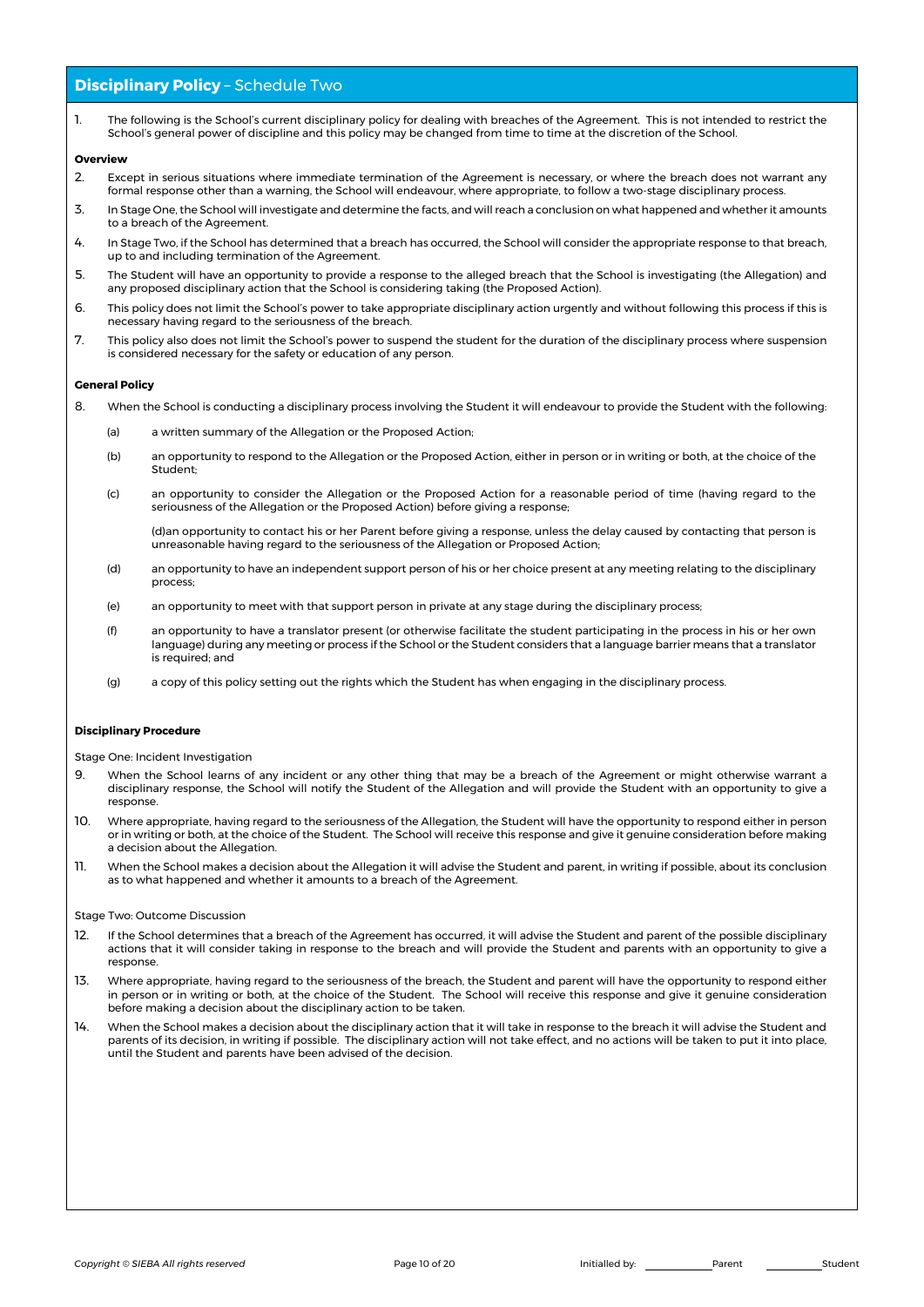# **Refund Policy** - Schedule Three

## **Request for a refund of international student fees**

- The School will consider all requests for a refund of international student fees. Requests should be made in writing to the School as soon as possible after the circumstances leading to a request.
- 2. A request for a refund should provide the following information to the School:
	- (a) The name of the student
	- (b) The circumstances of the request
	- (c) The amount of refund requested
	- (d) The name of the person requesting the refund
	- (e) The name of the person who paid the fees
	- (f) The bank account details to receive any eligible refund
	- (g) Any relevant supporting documentation such as receipts or invoice.

#### **Non-refundable fees**

- 3. The School is unable to refund some fees. The following fees relate to expenses that the School may have paid or will incur as a result of receiving an application for enrolment and cannot be refunded:
	- (a) Administration/Acceptance Fee: Administration fees meet the cost of processing an international student application. Administration fees exists whether an application is accepted or not or whether a student remains enrolled after an application is accepted. St.Peter's Administration/Acceptance fee is NZ\$1000
	- (b) Insurance: Once insurance is purchased, the school is unable to refund insurance premiums paid on behalf of the Student. Students and families may apply directly to an insurance company for a refund of premiums paid.
	- (c) Homestay Placement Fee: Homestay placement fees meet the cost of processing a request for homestay accommodation by the Student. Costs incurred for arranging homestay accommodation for the Student prior to the refund request, cannot be refunded.
	- (d) Used Homestay Fees: Homestay fees paid for time the Student has already spent in a homestay cannot be refunded. Used homestay fees may also include a notice period of two weeks.
	- (e) Portion of Unused Tuition Fees: The School may retain a portion of unused tuition fees. Amounts retained will relate to costs that have been incurred or committed by the School and may vary.

## **Request for a refund for failure to obtain a study visa**

4. If the Student fails to obtain an appropriate study visa, a refund of international student tuition fees will be provided less any Administration Fee that has been paid.

#### **Requests for a refund for voluntary withdrawal from enrolment - Withdrawal prior to enrolment**

5. If the Student voluntarily withdraws prior to the start date of their enrolment and have given at least one months' notice, a refund of international student fees less 10% will be provided less any relevant non-refundable fees set out in this policy. If the Student voluntarily withdraws prior to the start date of their enrolment and have given less than one months' notice, a refund of international student fees less one term will be provided less any relevant non-refundable fees set out in this policy.

#### **Requests for a refund for voluntary withdrawal from enrolment - Withdrawal after enrolment**

6. If the Student withdraws on or after the start date of their enrolment, reasonable written notice of withdrawal is required by the school (one term). Unless otherwise agreed by the School, a refund will be provided less a minimum of ten weeks tuition fee and any other relevant nonrefundable fees as outlined in this policy.

#### **Requests for a refund where the School fails to provide a course, ceases as a signatory or ceases to be a provider**

- If the School fails to provide the agreed course of education or is no longer a signatory to the Code or no longer operates as an international education provider, the School will negotiate with the Student or their family to either:
	- (a) Refund the unused portion of international student tuition fees or other fees paid for services not delivered or
	- (b) Transfer the amount of any eligible refund to another provider or
	- (c) Make other arrangements agreed to by the student or their family and the school.

## **Where the Student's enrolment is ended by the School**

- 8. In the event the Student's enrolment is ended by the School for a breach of the Contract of Enrolment, the School will consider a request for a refund less:
	- (a) Any non-refundable fees set out in this policy
	- (b) Ten weeks tuition fee
	- (c) Any other reasonable costs that the school has incurred in ending the student's enrolment

## **Where the Student changes to a domestic student during the period of enrolment**

9. If the Student changes to a domestic student after the start date of their enrolment, reasonable written notice of the change is required by the School. Unless otherwise agreed by the School, a refund will be provided less a minimum of ten weeks tuition fee and any other relevant non-refundable fees as outlined in this policy.

#### **Where a student voluntarily requests to transfer to another signatory**

10. If the Student requests to transfer to another signatory after the start date of their enrolment, reasonable written notice of the transfer is required by the School. Unless otherwise agreed by the School, a refund will be provided less a minimum of ten weeks tuition fee and any other relevant non-refundable fees as outlined in this policy.

#### **Request for a refund of homestay fees**

- 11. If for any reason, the Student withdraws after the start date of their enrolment, any unused homestay fees will be refunded, less any relevant non-refundable fees set out in this policy.
- 12. Where a student moves from a school homestay and requests a refund of any unused homestay fees, these will be refunded less any nonrefundable fees set out in this policy.